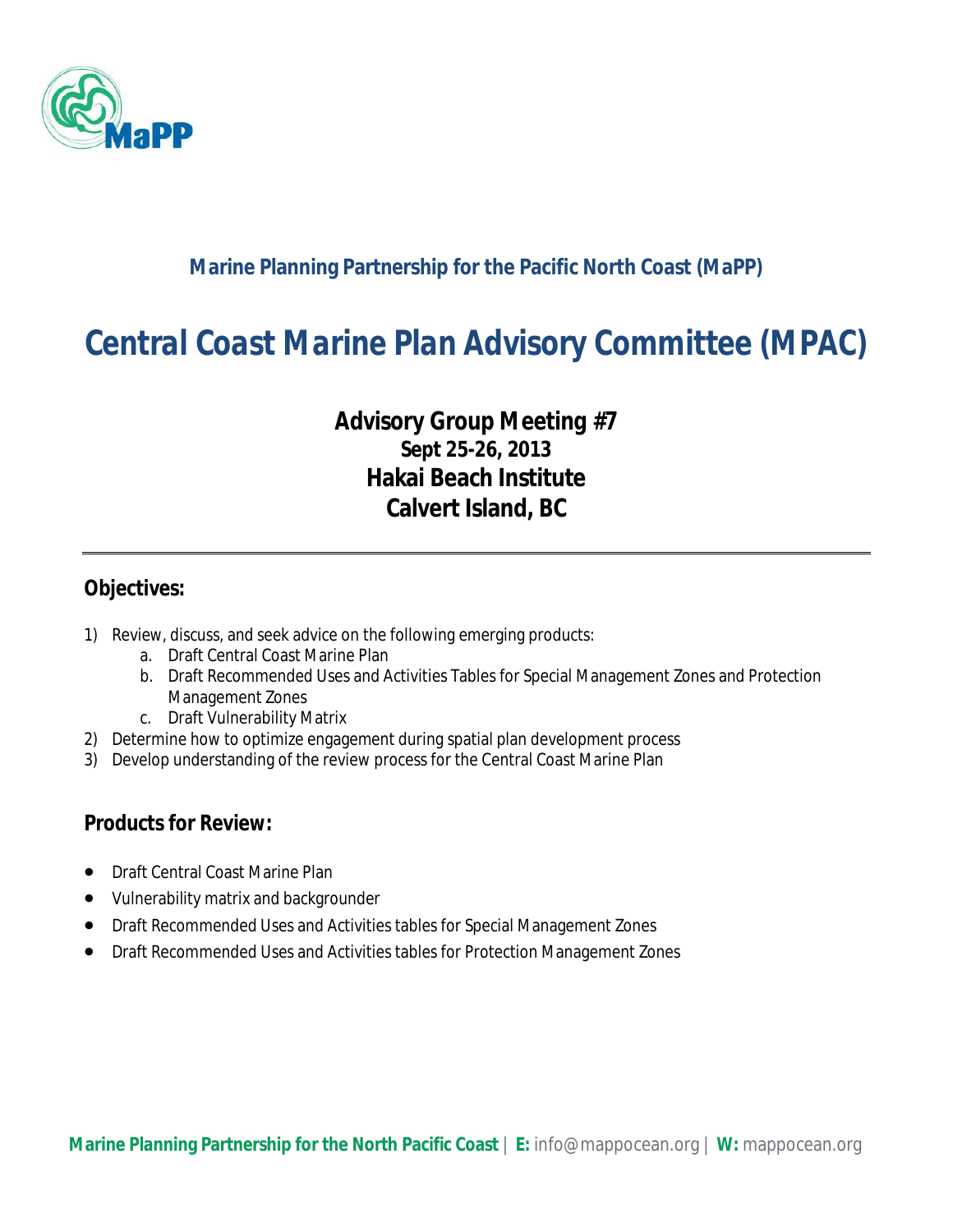

## **Day 1: Sept 25**

| #   | <b>Time</b>                                                 | <b>Topic</b>                                                                                                                                                                                                                                                  |
|-----|-------------------------------------------------------------|---------------------------------------------------------------------------------------------------------------------------------------------------------------------------------------------------------------------------------------------------------------|
|     | $7:00 - 7:45$                                               | <b>Breakfast and Networking</b>                                                                                                                                                                                                                               |
| 1.1 | 8:30-8:45                                                   | <b>Welcome and Opening</b><br>Remember Gary<br>$\bullet$<br>Introduce Craig<br>$\bullet$<br>Facilitator/Co-chairs welcoming<br>$\bullet$<br>Location logistics<br>$\bullet$<br>Overview of Agenda<br>$\bullet$<br>Introductions around the room<br>$\bullet$  |
| 1.2 | $8:45 - 9:15$                                               | <b>Updates</b><br>MPAC member updates<br>$\bullet$<br>MPAC membership update<br>$\bullet$<br>Review advice log<br>$\bullet$<br>Science coordinator update                                                                                                     |
| 1.3 | $9:15-11:15$<br>(with 15 min<br>break where<br>appropriate) | Developing the Spatial Plan<br>Explain what has been done to date and what remains to be done<br>$\bullet$<br>Explain MaPP products that will be used during review/ refinement of spatial zones<br>$\bullet$<br>MPAC opportunities for feedback<br>$\bullet$ |
| 1.4 | $11:15 - 12:00$                                             | The Review Process for the Central Coast Marine Plan<br>Overview of timelines for both spatial and aspatial components<br>$\bullet$<br>MPAC opportunities for feedback<br>$\bullet$<br>Public opportunities for feedback<br>$\bullet$                         |
|     | 12:00-1:00                                                  | Lunch - provided                                                                                                                                                                                                                                              |
| 1.5 | $1:00 - 4:00$<br>(with 15 min<br>break as<br>appropriate)   | <b>Draft Central Coast Marine Plan Review</b><br>Additions, general structure<br>$\bullet$<br><b>Expectations for MPAC review</b><br>$\bullet$<br>Feedback on each chapter - key recommendations, key concerns<br>$\bullet$                                   |
| 1.6 | $4:00 - 4:30$                                               | Day 1 wrap and look ahead to Day 2                                                                                                                                                                                                                            |